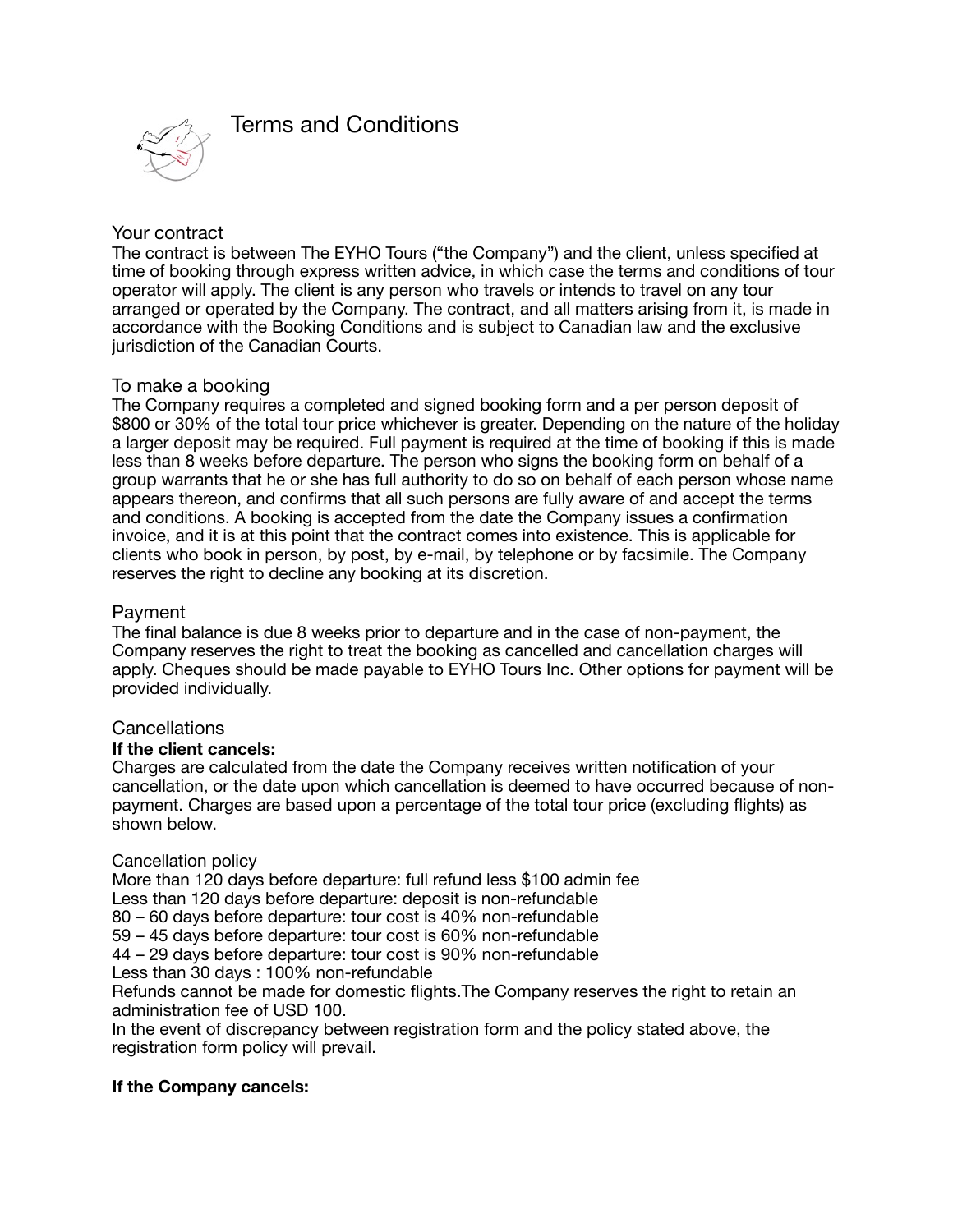The Company reserves the right to cancel a tour in any circumstances but will not cancel a tour less than 8 weeks prior to departure except in cases of force majeure or the client's failure to pay the final balance. If the client fails to pay the final balance, the Company will treat the tour as cancelled, and cancellation penalty will apply as above.

Please note: Specific terms may apply to each tour. In case of discrepancy, terms and cancellation policy stated on registration form will apply.

## **Changes**

If you wish to change booking once the deposit has been paid and the confirmation issued, we will do our best to accommodate you. An administration fee of USD100 per person per booking will apply. Any additional costs incurred will also be charged.

The Company reserves the right to make minor changes to the tour (including accommodation, transport or services), but will notify the client of changes as soon as possible. If a significant change is considered advisable or necessary, the client will have the choice of accepting the changes (at additional cost if applicable), or cancelling the tour with a full refund. No compensation is payable due to force majeure.

## Force Majeure

The Company cannot accept any liability or pay any compensation due to circumstances beyond our control which neither we nor our suppliers could foresee or forestall even with all due care. This includes war or threat of war, civil riots and unrest, industrial disputes, natural disaster, bad weather, and terrorist activity.

# **COVID-19 Cancellation and Rebooking Provisions**

All tours until end **April 2022** will operate under following amended terms:

We are committed to safeguarding your position by:

- Full refund up to 60 days prior to tour start date less USD 100 admin charge
- Between 60-30 days: Rebook any E.Y.H.O. tour up to and including 2022 with no penalty. Transferable to family member or friend.
- Cancel 59-30 days prior: tour cost is 60% non refundable. No refunds on internal flight/train booking + admin fee USD 150
- Cancellation between 29 days prior tour start: We would like to refund your cost. However, during this period, suppliers will have been paid and a change in group numbers will affect others. We cannot offer refunds for cancellations during this time frame. Exception: upon proof of positive COVID test, rebooking option applies
- Please note, you are responsible for personal travel health and cancellation insurance. Under the laws of Ontario and T.I.C.O., the Company is not responsible for your personal insurance. You are required to carry travel health and cancellation insurance.
- We reserve the right to cancel the tour with notice in writing in the event of minimum numbers not being met, force majeure, and E.Y.H.O.'s inability to deliver the tour safely based on circumstances at that time. In this event, a full refund of contracted tour costs will be made. We cannot accept liability for international travel costs to and from destination, nor other associated costs that you might bear.
- Individual provisions apply to Kashmir tour: due to the politically volatile nature of this region, E.Y.H.O. reserves the right to reroute to Ladakh-Leh up to start date in order to safeguard our travellers. Costs may increase by up to 30% for this portion of the tour.
- Travel insurance is mandatory. You are responsible for carrying adequate trip cancellation insurance that covers you should you cancel as well as health insurance for entire duration.
- Proof of full COVID19 vaccination is mandatory for participation. Lack of proof of vaccination will constitute as cancellation on your part. See below.
- While we will supply guidance on Covid-related entry requirements, traveller is responsible for confirming the accuracy of any government guidance, restrictions, or requirements.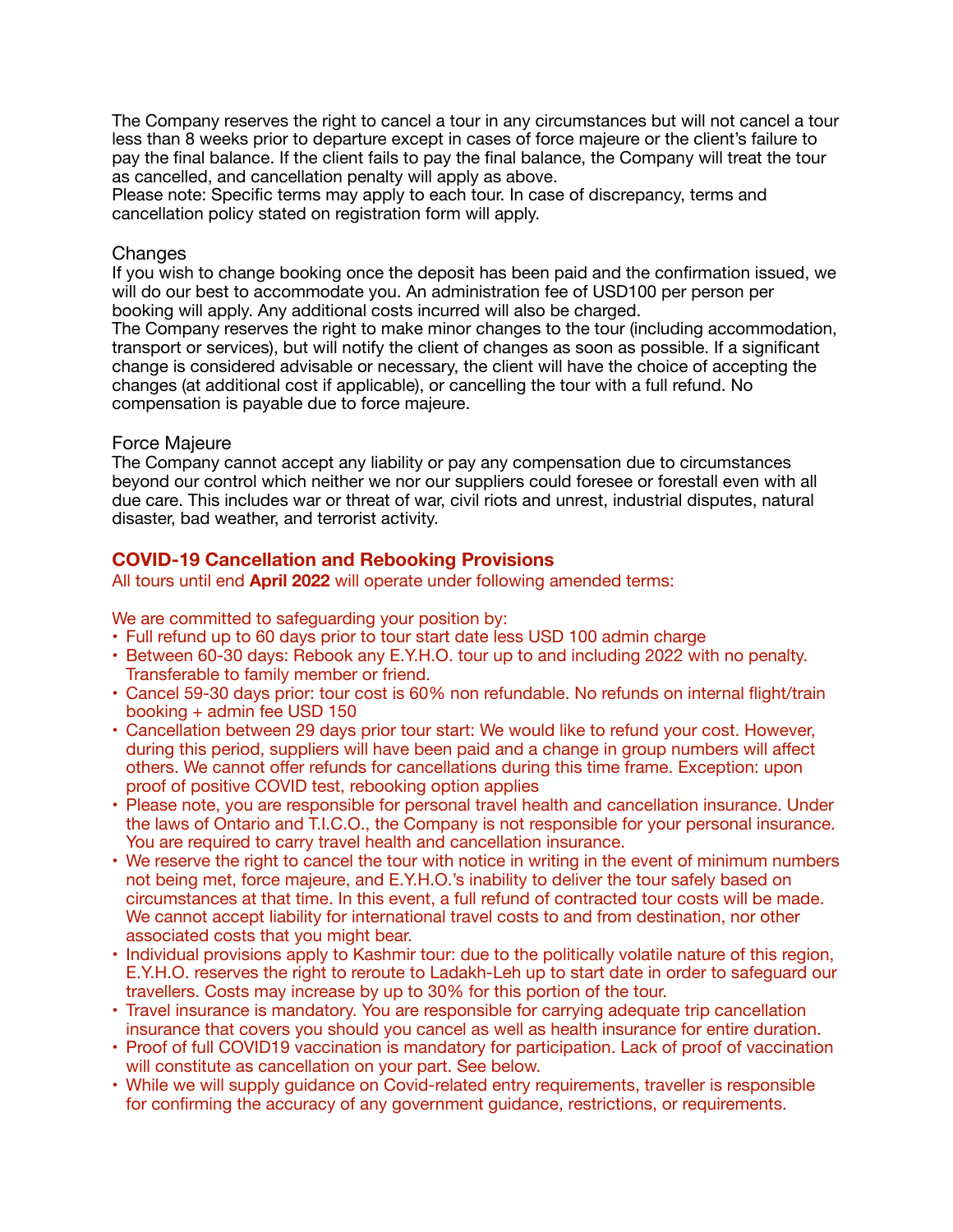**For tours beyond April 2022, an assessment to reinstate Covid-19 terms and conditions will be made in accordance with worldwide travel situation. In the absence of such an assessment, all tours beyond April 2022 will revert to operation under normal terms and conditions, including normal cancellation policy.** 

### **Surcharges**

Prices quoted are in USD at the applicable rate of exchange at the time of booking. The client will be advised of the rate of exchange used.

Surcharges can sometimes result from government action, currency fluctuations, transportation and fuel costs, and overflying charges, or if group size changes materially. If surcharges should increase the total tour price by more than 7%, the client may cancel the booking within 14 days of receiving notification of the surcharge and receive a full refund less administration cost USD 100 and any train/internal flight bookings.

## **Complaints**

We hope we can settle complaints amicably. If you do have a complaint, please tell our local representative at the earliest opportunity and they will do their utmost to resolve the matter. Failure to do so may result in a delay in investigating and resolving the complaint. If your complaint cannot be resolved locally you must inform us in writing within 28 days of your return. Any complaint received after this time will be considered invalid.

### **Participation**

Clients' bookings are accepted on the understanding that the client understands the potential risks of travel including injury, disease, inconvenience and loss of or damage to property. No refunds will be given for services not utilised. Clients must agree to abide by the decisions of the Company's local representatives and tour leaders (where appropriate) whilst on a tour with the Company. If in the opinion of our local representative client's behaviour or health appears likely to cause danger or distress to others, we reserve the right to ask you to leave the tour and no refund or compensation will be made. You must advise us at the time of booking if any medical or other condition may affect your tour, or if you have any special needs.

#### Our responsibilities

The Company endeavours to ensure that all services and facilities are provided with reasonable care and skill, and we are responsible for the proper performance of our obligations under the contract. Any arrangements you make independently of the Company are entirely at your own risk.

#### Passports, visas and vaccinations

Clients must be in possession of a travel document or passport, valid for at least 6 months after the date of return from the tour. The Company will inform you if visas are likely to be required, and it is your responsibility to obtain them in good time. It is also the clients' responsibility to obtain any necessary vaccinations and certificates. Information about these matters or related matters such as climate, clothing, special equipment or baggage is given in good faith but without responsibility on our part.

#### Travel Insurance

Clients are responsible for arranging their own insurance. The insurance must provide cover for everything you wish to do on your tour and all activities you may wish to participate in, and must also include cover for medical expenses, injury, death, repatriation, cancellation and curtailment. The Company is entitled to see documentary evidence of appropriate travel